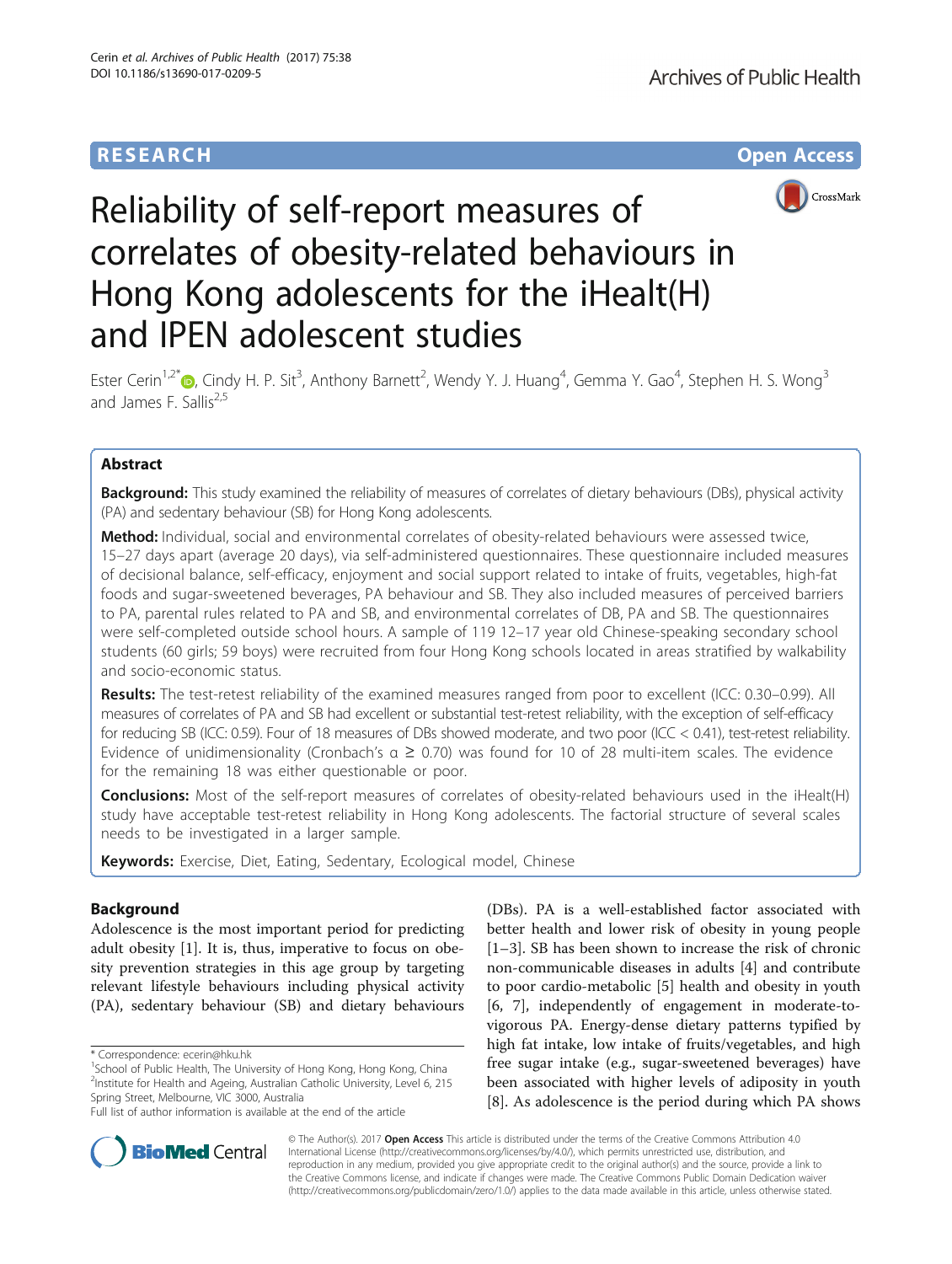a substantial (60–70%) decline [[9](#page-11-0)], SB increases [\[10](#page-11-0)] and DBs are established or consolidated [\[11](#page-11-0)], improving eating, PA and SB in adolescents is a key global strategy for obesity prevention.

Although the prevalence of overweight and obesity in the general population is considerably lower in Chinese urban areas such as Hong Kong (39%) than in many developed countries (50–70%) [\[12](#page-11-0), [13](#page-11-0)], the statistics on adolescents are worrying, with the prevalence of overweight/obesity progressively increasing in Hong Kong from 14% in 1997/98 to 19% in 2010/11 [[14\]](#page-11-0). As to obesity-related behaviours (ORBs), more than 50% of Hong Kong adolescents were found to engage in insufficient amounts of PA and excessive SB [\[15](#page-11-0)–[17\]](#page-11-0). Only 10% of adolescents reported consuming the recommended amounts of fruit and vegetables, <40% removed visible fat from meats, and more than 90% of youth consumed sugar-sweetened beverages [\[15](#page-11-0)]. To improve healthful behaviours among Hong Kong adolescents, it is important to identify modifiable factors promoting engagement in such behaviours [[15\]](#page-11-0).

Ecological models posit behaviours are the function of multiple levels of influence – namely, individual, social and physical-environmental - and their interactions [\[18](#page-11-0)]. Correlates of PA, SB and DBs in adolescents have been examined to varying degrees across one or two of the three levels of influence, with the vast majority of research in this area focussed on US adolescents [\[1](#page-11-0), [19](#page-11-0)–[24\]](#page-12-0). Studies on Hong Kong adolescents and adolescents from other Chinese metropolises are rare [\[15](#page-11-0)]. Studies assessing the interactive effects of various levels of influence are also rare in any population of adolescents [\[25\]](#page-12-0), although this is one of the fundamental premises of ecological models of health behaviours [[26](#page-12-0)].

An inspection of the literature on individual-level factors contributing to ORBs in adolescents reveals strong support for adolescents' domain-specific self-efficacy being positively related to PA and healthy DBs, and negatively related to SB. In contrast, the evidence for many other individual-level factors, such as attitudes towards a behaviour or perceived barriers to engaging in a particular behaviour, is inconsistent or lacking [\[19](#page-11-0), [20,](#page-11-0) [24](#page-12-0)]. Social factors including various sources of social support, parental modelling and parenting style/practices have emerged as significant influences on all three sets of ORBs [\[23](#page-12-0)–[25](#page-12-0), [27](#page-12-0)]. Yet, a recent review concluded that school (PA facilities) and neighbourhood environmental factors (walkability, PA facilities and traffic and crime safety) [[28\]](#page-12-0) may be stronger determinants of PA in adolescents than social factors [[21\]](#page-12-0). With regards to SB, limited evidence suggests that social and environmental factors may be equally important [[29](#page-12-0)]. The evidence related to DBs points at the importance of social factors and the home environment

(parental modelling, parenting styles/rules, availability of foods), while evidence about the school and neighbourhood environments is weaker or lacking [\[21](#page-12-0), [30, 31](#page-12-0)]. Research on correlates of PA in Hong Kong adolescents is limited and inconsistent [[32\]](#page-12-0), and evidence on correlates of DBs and SB is even more limited [\[33](#page-12-0)]. Clearly, there is much to be learnt with respect to correlates and determinants of adolescents' PA, SB and DB globally and even more so within a Chinese urban context (e.g., Hong Kong).

Adopting an ecological framework, the iHealt(H) [international Healthy environments and active living in teenagers – (Hong Kong)] study aims to investigate the potential influence of individual, social and environmental facilitators and barriers to engagement in ORBs (i.e., PA, SB and DBs) in Hong Kong adolescents [[34\]](#page-12-0). The iHealt(H) protocol mirrors that of the TEAN (Teen Environment And Neighborhood; [http://sallis.ucsd.edu/](http://sallis.ucsd.edu/measure_tean.html) [measure\\_tean.html](http://sallis.ucsd.edu/measure_tean.html)) study conducted in the U.S. in 2007–2011, allowing inter-country comparison. The PA and SB components of iHealt(H) also represent the Hong Kong arm of the multi-country IPEN Adolescent (International Physical activity and the Environment Network Adolescent; [http://wwww.ipenproject.org/IPE-](http://wwww.ipenproject.org/IPEN_adolescent)[N\\_adolescent](http://wwww.ipenproject.org/IPEN_adolescent) \_html) project aiming to accurately estimate associations of the environment with PA and SB in adolescents by maximising the variability of environmental exposure [[35](#page-12-0)].

Given that self-report measures of individual, social and environmental correlates of ORBs for the TEAN and IPEN Adolescent studies were originally developed for U.S. adolescents, it is necessary to establish the measurement properties of these scales translated and adapted for Chinese-speaking Hong Kong adolescents. Hong Kong represents the IPEN Adolescent study site that differs the most from the place where the measures originated (U.S.A). Consequently, it is particularly important to assess the reliability (testretest and internal consistency) of these measures in Hong Kong.

## Methods

## Participants and procedures

Hong Kong adolescents were recruited from local secondary schools. Using random stratified sampling, four schools were selected based on the level of walkability and socio-economic status of their census administrative area. Area walkability was defined using Geographic Information Systems data on dwelling density, street intersection density and land use mix [\[35](#page-12-0)], while area socio-economic status was defined using Census data on median household income. All four schools that were contacted consented to participate. They were located in one of the following area types: high walkable, high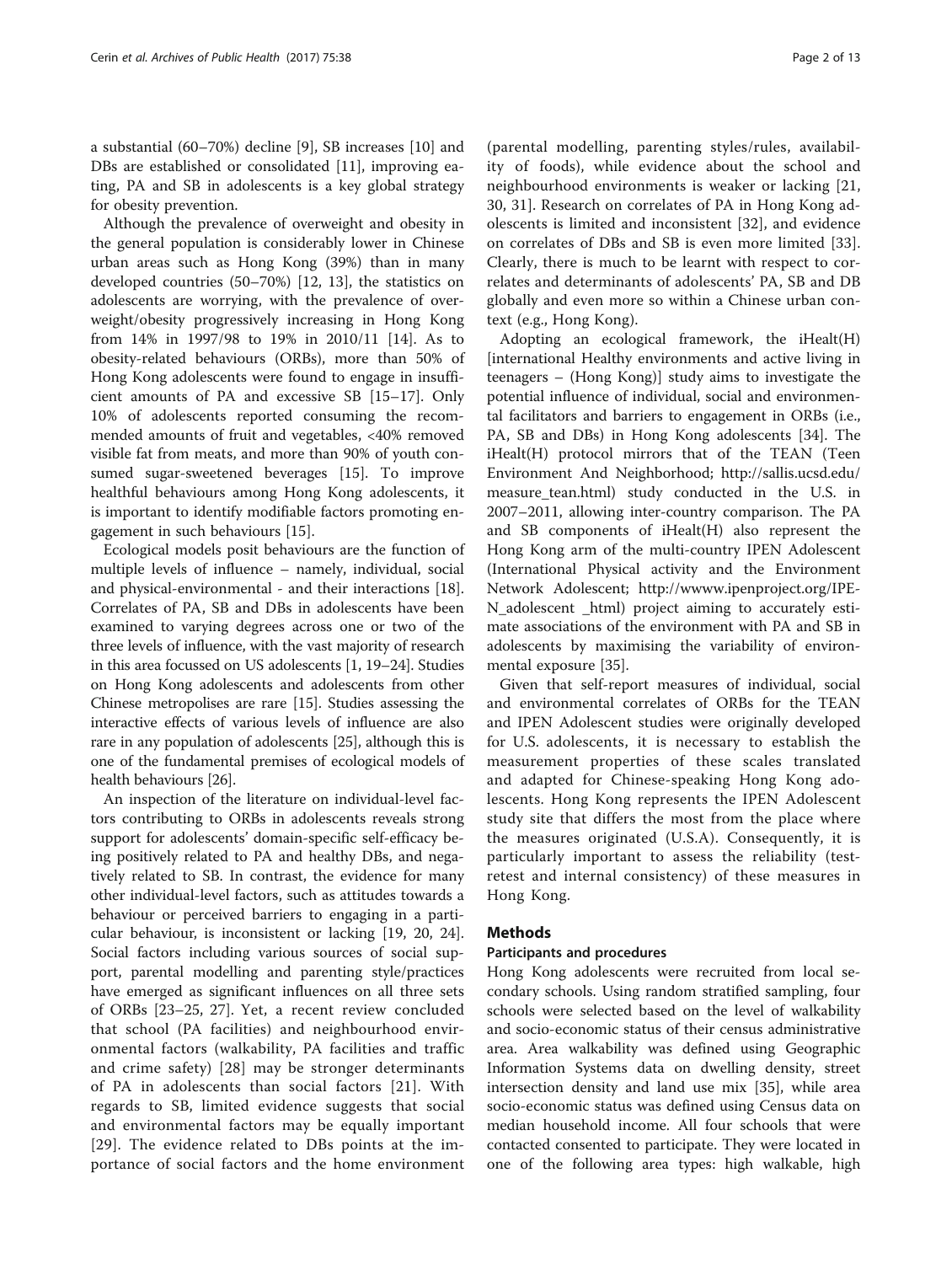socio-economic status; high walkable, low socio-economic status; low walkable, high socio-economic status; and low walkable, high socio-economic status. We recruited participants from high and low walkable and high and low socio-economic status areas to maximize the variability in social and environmental correlates of PA, SB and DBs [[21](#page-12-0), [30, 31](#page-12-0), [35](#page-12-0)].

The study aimed to recruit  $\sim$ 120 secondary-school students aged 12 to 17 years, approximately balanced by gender and age groups (12–13, 14–15 and 16–17 years). Power calculations indicated that this would allow detection of an intra-class correlation coefficient (ICC, a measure of test-retest reliability) of 0.40 (corresponding to minimally acceptable value) in each gender group  $(n = 60)$  with 90% power while adopting a probability level of 0.05 [[36\]](#page-12-0). Eligibility criteria were being a 12– 17 year old secondary school student, being able to read and write in Chinese, residing in a pre-selected area for at least 6 months, and not suffering from a disability/illness impeding engagement in moderate-intensity PA and/or from food allergies. Students were screened for eligibility. Parental consent and student's assent were obtained prior to participation. The study was approved by the Human research Ethics Committee for Non-Clinical Faculties of the University of Hong Kong (# EA351010).

The sample consisted of 119 participants (59 boys; 60 girls; mean age: 15.2 years; response rate: 56%) recruited from the selected schools with assistance of the school staff. In April-May 2012, students self-completed the surveys in their free time and returned the completed surveys to their school. They were given the second survey 14–18 days after the date of completion noted in the first survey. The average time of completion between the first and second surveys was 20 days (range 15 to 27 days). This test-retest time interval corresponded to that used in the test-retest reliability assessment of the original measures [\[37](#page-12-0)]. Participants received a HK\$50 voucher upon successful completion of both surveys as a token of appreciation for their time and commitment to the study.

## Measures

The iHealt(H) study uses self-report measures of individual, social and environmental correlates of adolescents' ORBs reported by adolescents and their parents/caregivers, as well as objective measures of environmental correlates of adolescents' ORBs. The present reliability study focused on self-report measures of correlates of ORBs as reported by adolescents. They included measures of decisional balance, self-efficacy, enjoyment and social support related to intake of fruits, vegetables, high-fat foods and sugar-sweetened beverages, PA behaviour and SB (Table [1\)](#page-3-0). They also included measures of perceived barriers to engaging in PA, parental rules

related to PA and SB, and environmental correlates of DBs, PA and SB.

All measures were based on those used in the Active Where [\[38\]](#page-12-0) and TEAN studies, which employed or adapted extant validated instruments and, if appropriate instruments were not available, constructed and validated new questionnaire items suitable for U.S. adolescents (see Table [1](#page-3-0)). In the present study, a three-member bilingual (Chinese-English) panel of experts reviewed all selected measures and, when necessary, adapted extant items or added new items to capture important aspects of correlates of ORBs relevant to Chinese adolescents and/or Hong Kong. The measures were then translated from English to Chinese using traditional Chinese characters common in Hong Kong and Taiwan. They were then back-translated in English following World Health Organization guidelines [\[39\]](#page-12-0). A panel of four bilingual experts in the development and cross-cultural adaptation of health-related questionnaires reviewed the translations and iteratively resolved any discrepancies between the original and back-translated versions of the measures. The final Chinese working versions of the measures were pilot tested on five university and 10 secondary-school students for clarity. Table [1](#page-3-0) provides a list of all the measures used in this study, including their source and, when available, psychometric characteristics (test-retest reliability and internal consistency) of the original versions [\[34](#page-12-0), [37](#page-12-0), [38, 40](#page-12-0)–[44](#page-12-0)]. Data on test-retest reliability of the original versions were available for most measures with the exception of those related to sugar-sweetened beverage intake and enjoyment of various foods. Data on internal consistency were unavailable for 6 of the 28 original multi-item measures representing scales measuring a latent construct (Table [1\)](#page-3-0). The measures used in this study (English translation) are available online (see Additional file [1](#page-11-0)).

## Data analyses

Descriptive statistics (means and standard deviations) were computed for each measure for the whole sample and by adolescent gender. As measures represented scores on a scale (i.e., they yielded continuous data), test-retest reliabilities were established by computing two-way mixed effects ICCs. They were computed for the whole sample and by gender because gender differences in test-reliability were observed in relation to measures of PA and SB [[34\]](#page-12-0). Based on previously proposed criteria, values below 0.40 were classified as poor, 0.41 to 0.60 as moderate, 0.61 to 0.80 as substantial and over 0.80 as excellent test-retest reliability [[45](#page-12-0)]. Item-byitem test-retest reliabilities were not assessed because most measures had been validated in previous samples of adolescents and, within the context of the iHealt(H) and IPEN Adolescent studies, our main interest was in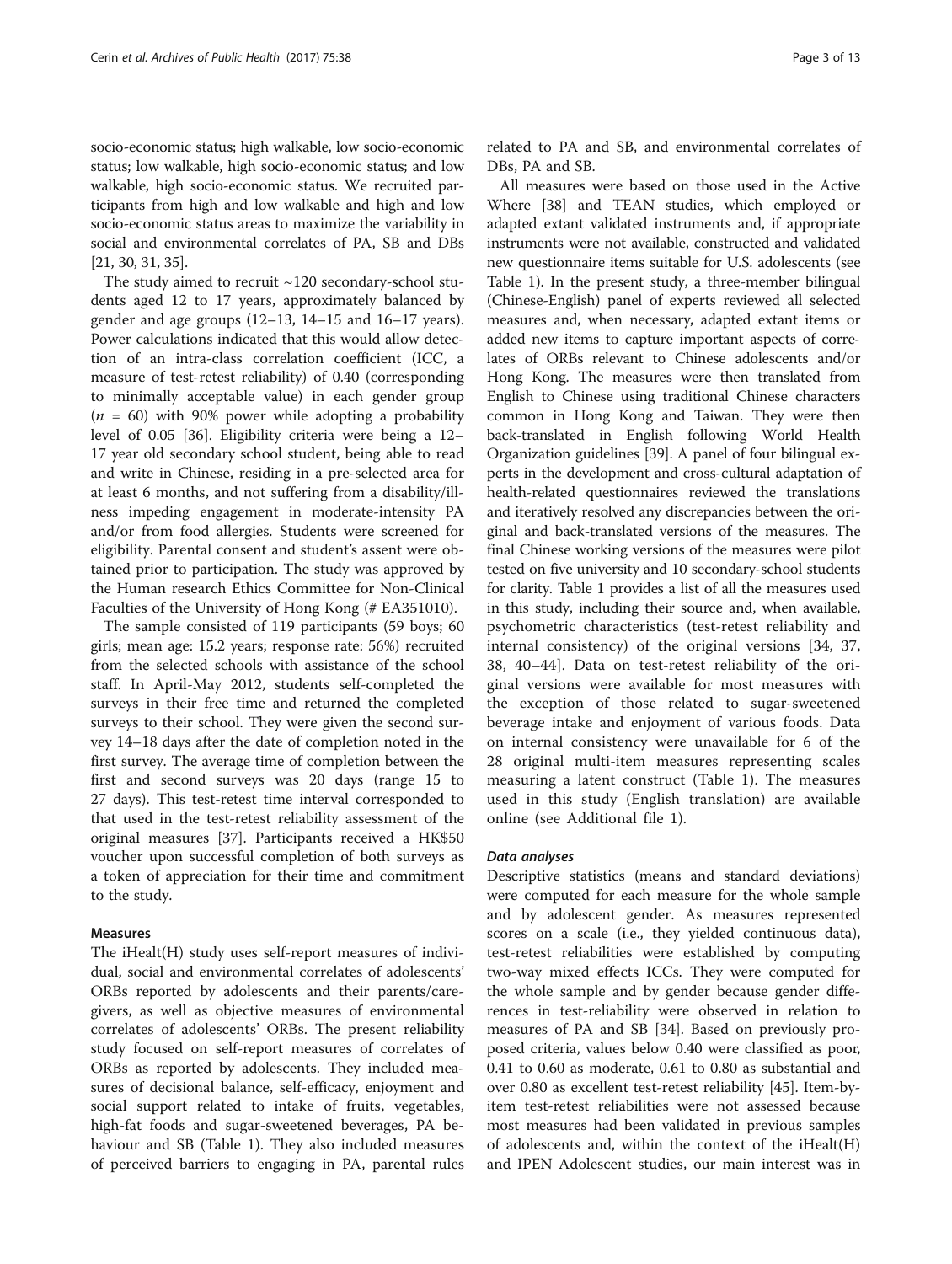| Measures                                                                            | Description                                                                                                                               | Source and adaptations                                                                                                                      | Test-retest reliability <sup>a</sup>     | Cronbach's a                          |
|-------------------------------------------------------------------------------------|-------------------------------------------------------------------------------------------------------------------------------------------|---------------------------------------------------------------------------------------------------------------------------------------------|------------------------------------------|---------------------------------------|
| Dietary behaviour                                                                   |                                                                                                                                           |                                                                                                                                             |                                          |                                       |
| Individual correlates                                                               |                                                                                                                                           |                                                                                                                                             |                                          |                                       |
| Decisional balance<br>for eating fruits and<br>vegetables                           | 5 items about 'Pros' and 4 items Adapted for TEAN study from<br>about 'Cons' rated on 4-point<br>Likert scale                             | Hagler et al. [40]                                                                                                                          | Pros: 0.87 [40]<br>Cons: 0.74 [40]       | Pros: 0.78 [40]<br>Cons: 0.72 [40]    |
| Decisional balance<br>for eating high-fat<br>foods                                  | 4 items about 'Pros' and 3 items Adapted for TEAN study from<br>about 'Cons' rated on 4-point<br>Likert scale                             | Hagler et al. [40]                                                                                                                          | Pros: 0.85 [40]<br>Cons: 0.71 [40]       | Pros: 0.64 [40]<br>Cons: 0.79 [40]    |
| Decisional balance<br>for drinking sugar-<br>sweetened<br>beverages                 | 3 items about 'Pros' rated on<br>4-point Likert scale                                                                                     | TEAN study                                                                                                                                  | Unknown                                  | Unknown                               |
| Self-efficacy for<br>eating fruits and<br>vegetables                                | 5 items rated on a 5-point scale Adapted for TEAN study from<br>ranging from 'I'm sure I can't' to Hagler et al. [40]<br>'I'm sure I can' |                                                                                                                                             | $0.87$ [40]                              | $0.77$ [40]                           |
| Self-efficacy for<br>eating low-fat<br>foods                                        | 8 items rated on a 5-point scale Included in TEAN study from<br>ranging from 'I'm sure I can't' to Hagler et al. [40]<br>'I'm sure I can' |                                                                                                                                             | $0.93$ [40]                              | $0.90$ [40]                           |
| Self-efficacy for<br>reducing sugar-<br>sweetened<br>beverage intake                | 2 items rated on a 5-point scale TEAN study<br>ranging from 'I'm sure I can't' to<br>'I'm sure I can'                                     |                                                                                                                                             | Unknown                                  | Unknown                               |
| Enjoyment of<br>fruits and<br>vegetables                                            | Single item rated on 5-point<br>Likert scale                                                                                              | <b>TEAN study</b>                                                                                                                           | Unknown                                  | n/a                                   |
| Enjoyment of<br>high-fat foods                                                      | Single item rated on 5-point<br>Likert scale                                                                                              | TEAN study                                                                                                                                  | Unknown                                  | n/a                                   |
| Enjoyment of<br>sugar-sweetened<br>beverages                                        | Single item rated on 5-point<br>Likert scale                                                                                              | TEAN study                                                                                                                                  | Unknown                                  | n/a                                   |
| Social correlates                                                                   |                                                                                                                                           |                                                                                                                                             |                                          |                                       |
| Social support for<br>eating fruits and<br>vegetables                               | 3 items about 'support from<br>adults' and 3 items about<br>'support from peers' rated<br>on a 4-point Likert scale                       | Adapted for TEAN study from<br>Hagler et al. [40]                                                                                           | Adults: 0.79 [40]<br>Peers: 0.75 [40]    | Adults: 0.74 [40]<br>Peers: 0.74 [40] |
| Social support for<br>eating high-fat<br>foods                                      | 3 items about 'support from<br>adults' and 3 items about<br>'support from peers' rated<br>on a 4-point Likert scale                       | Adapted for TEAN study from<br>Hagler et al. [40]                                                                                           | Adults: 0.93 [40]<br>Peers: 0.77 [40]    | Adults: 0.77 [40]<br>Peers: 0.80 [40] |
| Social support for<br>drinking sugar-<br>sweetened<br>beverages                     | 3 items about 'support from<br>adults' and 3 items about<br>'support from peers' rated<br>on a 4-point Likert scale                       | <b>TEAN study</b>                                                                                                                           | Unknown                                  | Unknown                               |
| Environmental correlates                                                            |                                                                                                                                           |                                                                                                                                             |                                          |                                       |
| School food<br>environment                                                          | 4 dichotomous items ('Yes',<br>'No'), one assessing healthy<br>and 3 unhealthy school<br>practices/policies                               | Active Where study [38]                                                                                                                     | Kappa range:<br>$0.57 - 0.77$ [38]       | n/a                                   |
| Physical activity behaviour                                                         |                                                                                                                                           |                                                                                                                                             |                                          |                                       |
| Individual correlates                                                               |                                                                                                                                           |                                                                                                                                             |                                          |                                       |
| Perceived barriers<br>to active transport<br>(cycling or walking)<br>to/from school | 19 items rated on a 4-point<br>Likert scale                                                                                               | 17 items from the Active Where<br>study [38] and 2 items added by<br>expert panel: 'being tired' and<br>'having a tight schedule (no time)' | Original 17 items:<br>$0.38 - 0.77$ [38] | 11-item version:<br>$0.80$ [41]       |
| Perceived barriers to<br>active transport to/<br>from closest park                  | 17 items rated on a 4-point<br>Likert scale                                                                                               | Active Where study [38]                                                                                                                     | $0.32 - 0.78$ [38]                       | Unknown                               |

<span id="page-3-0"></span>Table 1 Characteristics of measures of correlates of obesity-related behaviours included in the current study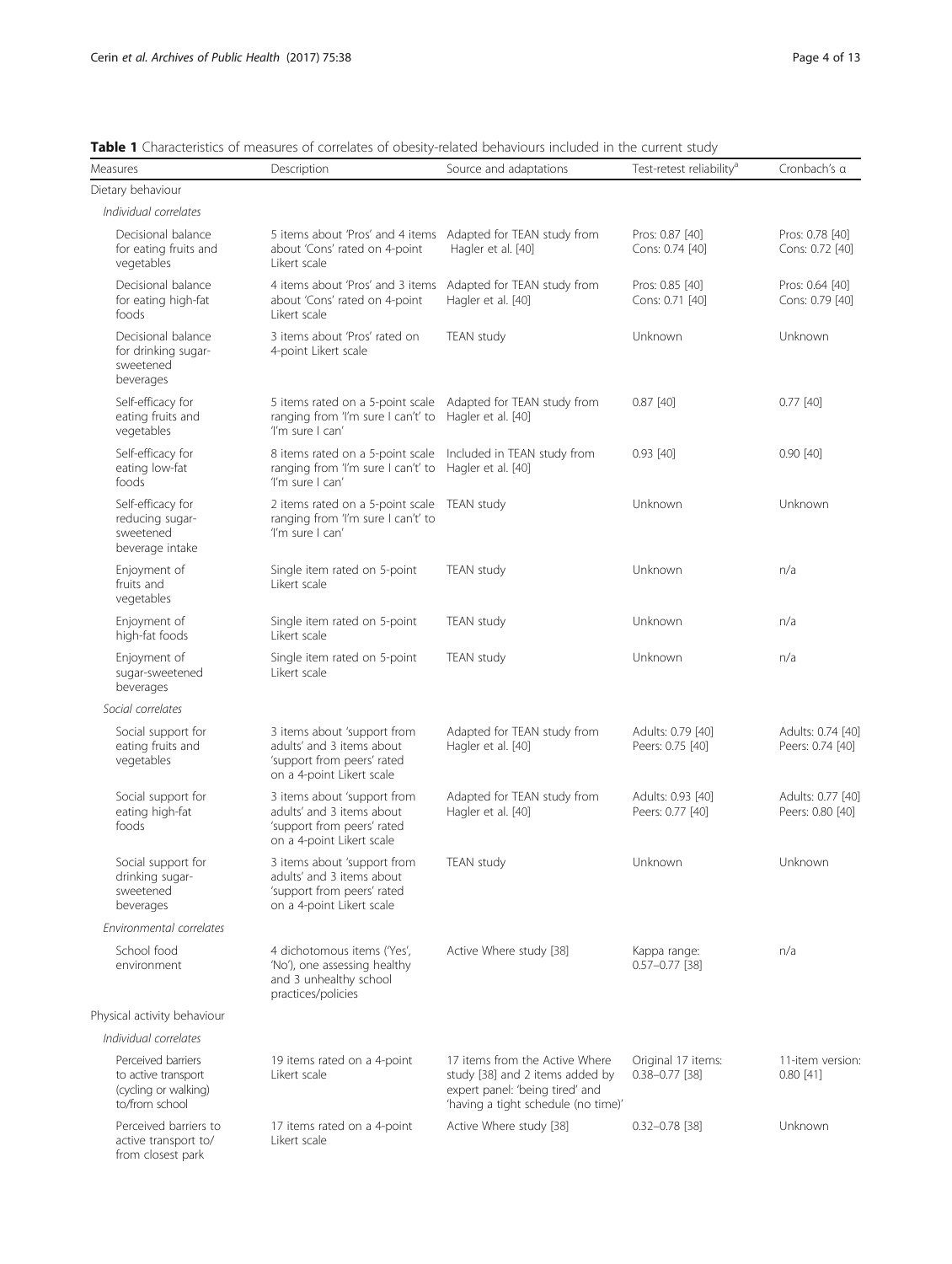| Perceived barriers to<br>active transport in<br>the neighbourhood | 9 items rated on a 4-point Likert Active Where study [38]<br>scale                                                         |                                                             | $0.35 - 0.63$ [38]                                             | <b>Unknown</b>                        |
|-------------------------------------------------------------------|----------------------------------------------------------------------------------------------------------------------------|-------------------------------------------------------------|----------------------------------------------------------------|---------------------------------------|
| Decisional balance<br>for engagement in<br>physical activity      | 5 items about 'Pros' and 5 items<br>about 'Cons' rated on 4-point<br>Likert scale                                          | Adapted for TEAN study from<br>Norman et al. [42]           | Pros: 0.74 [42]<br>Cons: 0.86 [42]                             | Pros: 0.81 [42]<br>Cons: 0.53 [42]    |
| Self-efficacy for<br>physical activity                            | 6 items rated on a 5-point scale<br>ranging from 'I'm sure I can't' to<br>'I'm sure I can'                                 | Included in TEAN study from<br>Norman et al. [42]           | $0.71$ [42]                                                    | 0.76[42]                              |
| Enjoyment of<br>physical activity                                 | Single item rated on 5-point<br>Likert scale                                                                               | Included in TEAN study from<br>Norman et al. [42]           | $0.43$ [42]                                                    | n/a                                   |
| Social correlates                                                 |                                                                                                                            |                                                             |                                                                |                                       |
| Social support for<br>physical activity                           | 3 items about 'support from<br>adults' and 2 items about<br>'support from peers' rated<br>on a 5-point frequency scale     | Adapted for TEAN study from<br>Norman et al. [42]           | Adults: 0.78 [42]<br>Peers: 0.68 [42]                          | Adults: 0.81 [42]<br>Peers: 0.53 [42] |
| Parental rules about<br>physical activity                         | 14 dichotomous items ('Yes',<br>'No')                                                                                      | Active Where study [38]                                     | % agreement: 50% - 78%<br>$[38]$                               | n/a                                   |
| Environmental correlates                                          |                                                                                                                            |                                                             |                                                                |                                       |
| School physical<br>activity equipment                             | 6 dichotomous items ('Yes', 'No') Active Where study [38]                                                                  |                                                             | % agreement: 77% - 86%<br>$[38]$                               | n/a                                   |
| Physical activity<br>equipment at<br>home                         | 10 dichotomous items ('Yes',<br>'No') and 4-point frequency<br>scales                                                      | Active Where study [38]                                     | % agreement: 55%-67%<br>Frequency scales: 0.49-<br>$0.75$ [38] | n/a                                   |
| Perceived<br>neighbourhood<br>traffic safety                      | 6 items rated on a 4-point<br>Likert scale                                                                                 | Neighbourhood Environment<br>Walkability Scale - Youth [43] | Items: 0.41-0.57 [38]<br>Scale: 0.67 [43]                      | $0.81$ [43]                           |
| Perceived<br>neighbourhood<br>crime safety                        | 8 items rated on a 4-point<br>Likert scale                                                                                 | Neighbourhood Environment<br>Walkability Scale - Youth [43] | Items: 0.34-0.74 [38]<br>Scale: 0.73 [43]                      | $0.87$ [43]                           |
| Physical activity<br>friendly school<br>policy                    | 2 items rated on a 5-point<br>frequency scale                                                                              | Active Where study [38]                                     | $0.27 - 0.57$ [38]                                             | n/a                                   |
| Sedentary behaviour                                               |                                                                                                                            |                                                             |                                                                |                                       |
| Individual correlates                                             |                                                                                                                            |                                                             |                                                                |                                       |
| Decisional balance<br>for engagement in<br>sedentary behaviour    | 6 items about 'Pros' and 6<br>items about 'Cons' rated<br>on 4-point Likert scale                                          | Adapted for TEAN study from<br>Norman et al. [42]           | Pros: 0.30 [42]<br>Cons: 0.59 [42]                             | Pros: 0.61 [42]<br>Cons: 0.58 [42]    |
| Self-efficacy for<br>reducing sedentary<br>behaviour              | 7 items rated on a 5-point<br>scale ranging from 'I'm sure<br>I can't' to 'I'm sure I can                                  | Included in TEAN study from<br>Norman et al. [42]           | $0.80$ [42]                                                    | $0.90$ [42]                           |
| Enjoyment of sedentary<br>behaviour                               | Single item rated on 5-point<br>Likert scale                                                                               | Included in TEAN study from<br>Norman et al. [42]           | $0.29$ [42]                                                    | n/a                                   |
| Social correlates                                                 |                                                                                                                            |                                                             |                                                                |                                       |
| Social support<br>for sedentary<br>behaviour                      | Single item about 'support from<br>adults' and 2 items about<br>'support from peers' rated on a<br>5-point frequency scale | Adapted for TEAN study from<br>Norman et al. [42]           | Adults: 0.93 [42]<br>Peers: 0.77 [42]                          | Adults: n/a<br>Peers: 0.58 [42]       |
| Parental rules about<br>sedentary behaviour                       | 3 dichotomous items<br>('Yes', 'No')                                                                                       | Adapted for TEAN study from<br>Salmon et al. [44]           | % agreement:<br>71% - 90% [44]                                 | n/a                                   |
| Environmental correlates                                          |                                                                                                                            |                                                             |                                                                |                                       |
| Screen media in<br>bedroom                                        | 6 dichotomous items<br>('Yes', 'No')                                                                                       | Adapted from continuous items<br>in Active Where study [38] | $0.36 - 0.79$ [38]                                             | n/a                                   |
| Personal electronics                                              | 4 dichotomous items<br>('Yes', 'No')                                                                                       | Adapted from continuous items<br>in Active Where study [38] | $0.38 - 0.76$ [38]                                             | n/a                                   |

Table 1 Characteristics of measures of correlates of obesity-related behaviours included in the current study (Continued)

<sup>a</sup>Values represent estimates of intra-class correlation (ICC) unless otherwise stated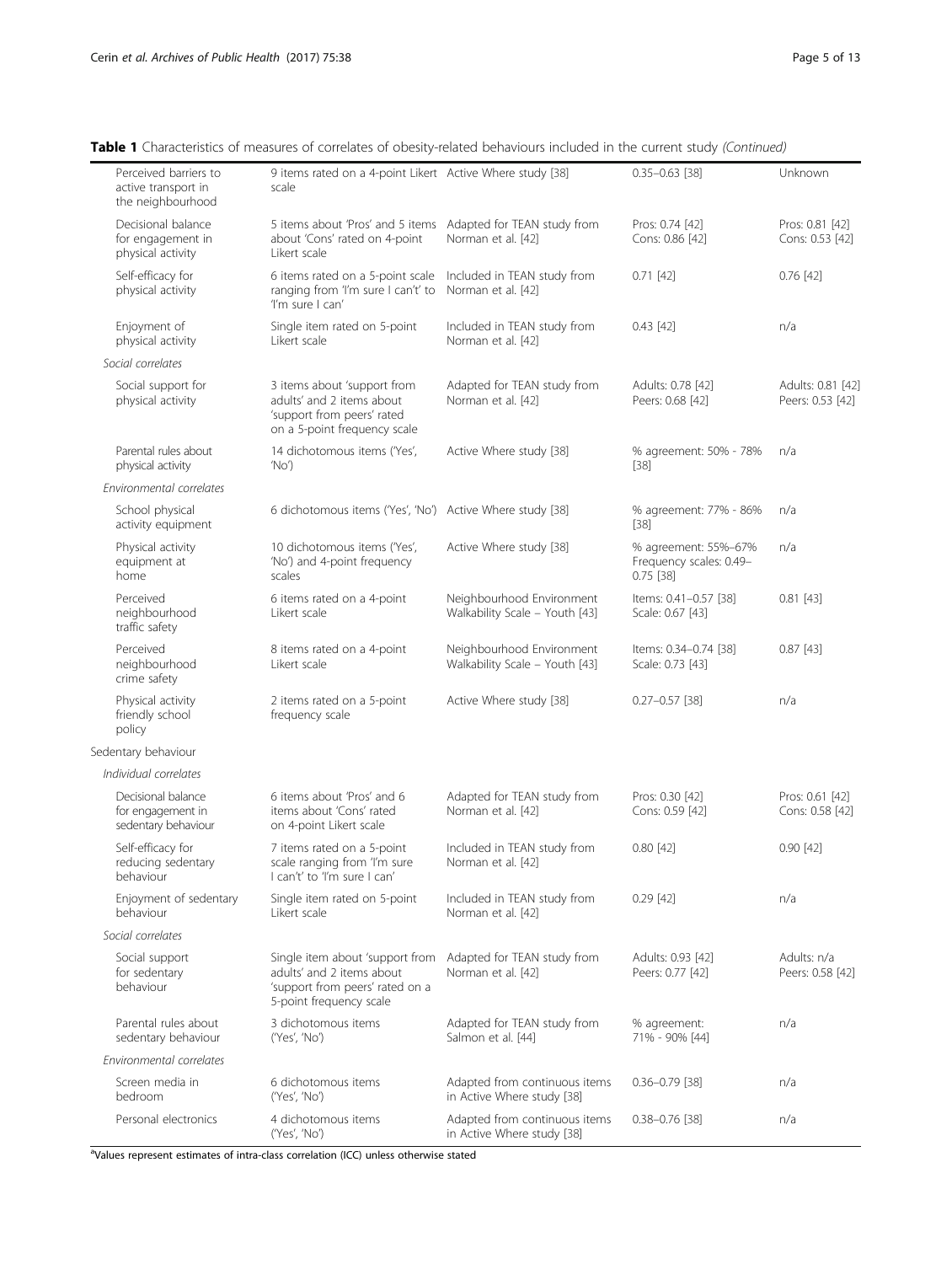the performance of the total scores on the scales rather than individual items. Differences in mean values between the first and second assessments were tested using t-tests for dependent samples. Cronbach's α was used to estimate the internal consistency (i.e., unidimensionality) of measures supposed to represent a unidimensional construct (e.g., self-efficacy or social support). Cronbach's α values ≥0.70 were considered as providing sufficient evidence of unidimensionality, 0.60–0.70 as providing questionable evidence, and 0.50–0.60 as providing poor evidence [[45\]](#page-12-0). Cronbach's α values smaller than 0.50 were considered unacceptable. Multi-item measures consisting of checklists of equipment, rules and policies were treated as indices (rather than scales gauging unidimensional latent constructs) and, hence, their internal consistency was not assessed [\[45](#page-12-0)]. Between-gender differences in test-retest reliability and internal consistency estimates were tested using bootstrap methods, whereby 95% bootstrapped confidence intervals of differences between ICCs excluding 0 were considered statistically significant at a probability level of 0.05. All analyses were conducted in R.

## Results

Table [2](#page-6-0) summarises the results of this study for the whole sample and by adolescent gender. On average, Hong Kong adolescents reported higher levels of pros than cons associated with healthful, obesity-preventing behaviours (fruits and vegetables intake and PA) (see Decisional balance – pros and cons scales in Table [2](#page-6-0)). The differences between average levels of perceived pros and cons associated with obesity-promoting behaviours (high-fat foods intake and SB) were small. The highest average score on self-efficacy measures was observed for reduction of sugar-sweetened beverages, and the lowest for engagement in PA. The highest levels of enjoyment were reported for SB and fruits and vegetable intake, and the lowest for sugar-sweetened beverage consumption. In general, participants exhibited low levels of perceived barriers to engaging in PA, with barriers to active transport to/from school being the most prominent. Participants received more social support for engagement in obesity-preventing behaviours from adults than peers, with the exception of SB. A higher percentage of parental rules about PA (average of seven out of 14 rules) than SB (average of one out of three rules) was endorsed. Participants reported an average of approximately three of four assessed features of the school environment promoting unhealthy DBs and gave an average score of 2.5 out of 4 on school policies promoting PA. In general, the neighbourhood environment was perceived as being safe, with safety from crime rating higher than traffic safety. No significant gender differences were found in any of the examined correlates of ORBs.

The test-retest reliability of the measures included in this study ranged from poor to excellent. The latter included pros, self-efficacy and enjoyment related to eating fruits and vegetables; self-efficacy for eating low-fat foods; pros for engagement in PA; PA equipment at home; perceived neighbourhood traffic safety; parental rules about SB; and screen media in the bedroom. All remaining measures of correlates of PA and SB had substantial test-retest reliability, with the exception of selfefficacy for reducing SB. In contrast, several measures of DBs showed poor-to-moderate test-retest reliability. Among these, the worst performing measures were enjoyment of high-fat foods and sugar-sweetened beverages with unacceptable test-retest reliability (Table [2](#page-6-0)). Only two significant between-gender differences in ICCs were found, one for the measure of PA equipment at home, the other for screen media in the bedroom, whereby girls showed better test-retest reliability than boys.

Evidence of sufficient internal consistency (Cronbach's  $\alpha \geq 0.70$ ), and hence support for their unidimensionality, was found for 10 out of 28 multi-item scales (Table [2](#page-6-0)). The internal consistencies of nine scales were deemed questionable (0.70 > Cronbach's  $\alpha \geq 0.60$ ) and those of the remaining nine poor (0.60 > Cronbach's α  $\geq$  0.50). Most of these scales consisted of a small number of items (2 to 4). Pros and cons for engagement in SB, and perceived neighbourhood traffic safety were the only scales with more than four items showing poor internal consistency. No significant between-gender differences in internal consistency were found.

## **Discussion**

The iHealt(H) study represents the Chinese (Hong Kong) arm of the multi-country IPEN Adolescent study on individual, social, environmental and behavioural determinants of adolescents' overweight/obesity [[34\]](#page-12-0). The methodology used in the IPEN Adolescent study, including sampling methods and measures, mirrored that of the TEAN study conducted in the U.S. It was, thus, necessary to translate and, where necessary, adapt all relevant self-report measures from the TEAN study for use with Hong Kong Chinese-speaking adolescents. The main aim of this investigation was to examine the test-retest reliability and, where appropriate, internal consistency of the Chinese versions of 42 self-report measures of correlates of ORBs (DBs, PA and SB) used in the iHealt(H) study.

## Test-retest reliability

Acceptable levels of test-retest reliability were found for all measures with the exception of enjoyment of high-fat foods and sugar-sweetened beverages. The lower levels of repeatability for high-fat foods and sugar-sweetened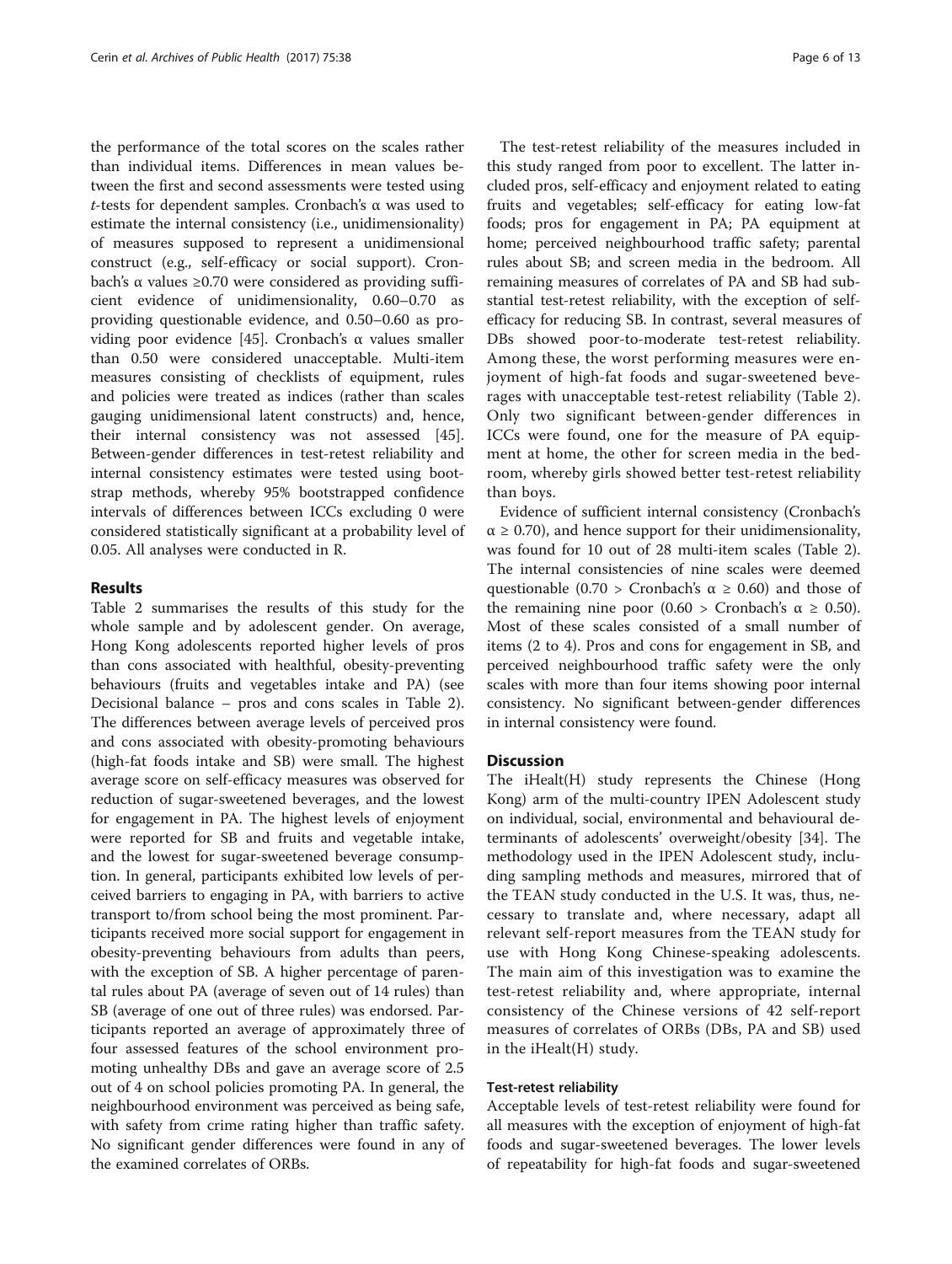Table 2 Descriptive statistics and reliability of self-report measures of correlates of obesity-related behaviours for the iHealt(H) and IPEN Adolescent studies in Hong Kong Table 2 Descriptive statistics and reliability of self-report measures of correlates of obesity-related behaviours for the iHealt(H) and IPEN Adolescent studies in Hong Kong

<span id="page-6-0"></span>

| adolescents                                                                        |                        |                           |                         |                                             |                           |                         |                        |                                   |                         |
|------------------------------------------------------------------------------------|------------------------|---------------------------|-------------------------|---------------------------------------------|---------------------------|-------------------------|------------------------|-----------------------------------|-------------------------|
|                                                                                    | Overall sample (N      | $= 119$                   |                         | 59)<br>$\ensuremath{\mathsf{H}}$<br>Boys (n |                           |                         | $= 60$<br>Girls $(n :$ |                                   |                         |
| Measure [theoretical range: number of items]                                       | Mean <sup>a</sup> (SD) | $(95%$ Cl)<br>$\subseteq$ | Cronbach q <sup>a</sup> | Mean <sup>a</sup> (SD)                      | ICC<br>(95% CI)           | Cronbach d <sup>a</sup> | Mean <sup>a</sup> (SD) | $\widehat{\cup}$<br>ICC<br>(95%   | Cronbach d <sup>a</sup> |
| Dietary behaviour                                                                  |                        |                           |                         |                                             |                           |                         |                        |                                   |                         |
| Individual correlates                                                              |                        |                           |                         |                                             |                           |                         |                        |                                   |                         |
| Pros for eating fruits and vegetables [1-4 : 5]                                    | 3.0 (0.6)              | (560)<br>(0.74,<br>0.86   | 0.75                    | 2.9 (0.6)                                   | (0.90)<br>(0.68,<br>0.82  | 0.78                    | 3.1(0.5)               | 0.94<br>(0.72,<br>0.87            | 0.70                    |
| Cons for eating fruits and vegetables [1-4 : 4]                                    | 1.7(0.5)               | 0.83)<br>(0.62,<br>0.72   | 0.64                    | 1.7(0.6)                                    | 0.86)<br>(0.57,<br>0.71   | 0.67                    | 1.7(0.5)               | 0.87<br>(0.58)<br>0.72            | 0.61                    |
| Pros for eating high-fat foods [1-4 : 4]                                           | 2.1(0.6)               | 0.79<br>(0.59,<br>0.69    | 0.69                    | 2.1 (0.7)                                   | (0.53, 0.81)<br>0.67      | 0.67                    | 2.0(0.6)               | 0.87<br>(0.56,<br>0.71            | 0.72                    |
| Cons for eating high-fat foods [1-4:3]                                             | 2.5(0.6)               | (0.67, 0.85)<br>0.76      | 0.59                    | 2.4(0.7)                                    | (0.65, 0.93)<br>0.78      | 0.59                    | 2.6(0.6)               | 0.89<br>(0.62,<br>0.75            | 0.58                    |
| Pros for drinking sugar-sweetened beverages [1-4 : 3]                              | 2.4 (0.4)              | 0.68<br>(0.57, 0.79)      | 0.56                    | 2.5 (0.4)                                   | 0.76)<br>0.64<br>(0.52,   | 0.60                    | 2.4 (0.4)              | 0.88)<br>$0.70$<br>$(0.55,$       | 0.52                    |
| Self-efficacy for eating fruits and vegetables [1-5 : 5]                           | 3.2(0.9)               | (1, 94)<br>(0.90,<br>0.92 | 0.83                    | 3.0 (0.9)                                   | (0.81, 0.93)<br>0.88      | 0.83                    | 3.4(0.8)               | 0.98<br>$0.93$<br>$(0.75,$        | 0.82                    |
| Self-efficacy for eating low-fat foods [1-5 : 8]                                   | 3.0(0.9)               | (0.77, 0.86)<br>$0.81\,$  | 0.91                    | 2.9 (0.9)                                   | 0.88)<br>(0.66,<br>0.80   | 0.91                    | 3.1(0.8)               | 0.88)<br>$0.82$<br>$(0.74,$       | 0.91                    |
| Self-efficacy for reducing sugar-sweetened beverage intake<br>$[1 - 5 : 2]$        | 3.6(1.0)               | 0.86)<br>(0.68,<br>0.77   | 0.69                    | 3.5(1.1)                                    | $0.87)$<br>(0.58,<br>0.72 | 0.68                    | 3.7(1.0)               | 0.87<br>(0.76,<br>0.82            | 0.70                    |
| Enjoyment of fruits and vegetables [1-5:1]                                         | 3.9 (0.9)              | 0.95)<br>(0.84,<br>0.90   | n/a                     | 3.8 (0.9)                                   | (1, 94)<br>(0.80,<br>0.88 | n/a                     | 4.0 (0.8)              | (50, 0)<br>(0.83,<br>0.91         | n/a                     |
| Enjoyment of high-fat foods [1-5:1]                                                | 3.1(1.0)               | (64.0)<br>(0.16,<br>0.34  | n/a                     | 3.3(1.1)                                    | (0.11, 0.54)<br>0.30      | n/a                     | 2.9(1.2)               | 0.59<br>(0.12,<br>0.38            | n/a                     |
| Enjoyment of sugar-sweetened beverages [1-5 : 1]                                   | 3.0(1.0)               | (0.21, 0.54)<br>0.40      | n/a                     | 3.2(1.0)                                    | (0.23, 0.59)<br>0.41      | n/a                     | 2.9(1.0)               | 0.58<br>(0.10,<br>0.39            | n/a                     |
| Social correlates                                                                  |                        |                           |                         |                                             |                           |                         |                        |                                   |                         |
| Social support for eating fruits and vegetables from adults<br>[1–4 : 3]           | 3.2(1.0)               | (0.34, 0.64)<br>0.51      | 0.53                    | 3.0 (0.9)                                   | (0.39, 0.68)<br>0.54      | 0.49                    | 3.3(1.0)               | 0.66)<br>$0.49$<br>$(0.34, 0.34)$ | 0.57                    |
| Social support for eating fruits and vegetables from peers<br>$[1 - 4 : 3]$        | 1.6(1.0)               | (0.35, 0.51)<br>0.44      | 0.65                    | 1.5(1.0)                                    | (0.24, 0.58)<br>0.41      | 0.64                    | 1.7(0.9)               | 0.63)<br>(0.30,<br>0.46           | 0.66                    |
| Social support for eating less high-fat foods from adults<br>[1-4 : 3]             | 2.4(1.2)               | (0.56, 0.73)<br>0.65      | 0.54                    | 2.1(1.0)                                    | $0.64$<br>$(0.51, 0.77)$  | 0.57                    | 2.7(1.2)               | (62.0)<br>0.66<br>(0.54,          | 0.53                    |
| Social support for eating less high-fat foods from peers<br>$[1 - 4 : 3]$          | 1.3(0.7)               | 0.65)<br>(0.45,<br>0.56   | 0.55                    | 1.2(0.4)                                    | (0.41, 0.70)<br>0.56      | 0.60                    | 1.4(0.8)               | 0.70)<br>(0.40,<br>0.56           | 0.52                    |
| mo<br>Social support for drinking sugar-sweetened beverages fr<br>adults $[1-4:3]$ | 2.0(0.6)               | $0.64$<br>$(0.51, 0.74)$  | 0.64                    | 2.0(0.6)                                    | (0.50, 0.74)<br>0.62      | 0.63                    | 1.9(0.5)               | 0.65<br>(0.52, 0.78)              | 0.66                    |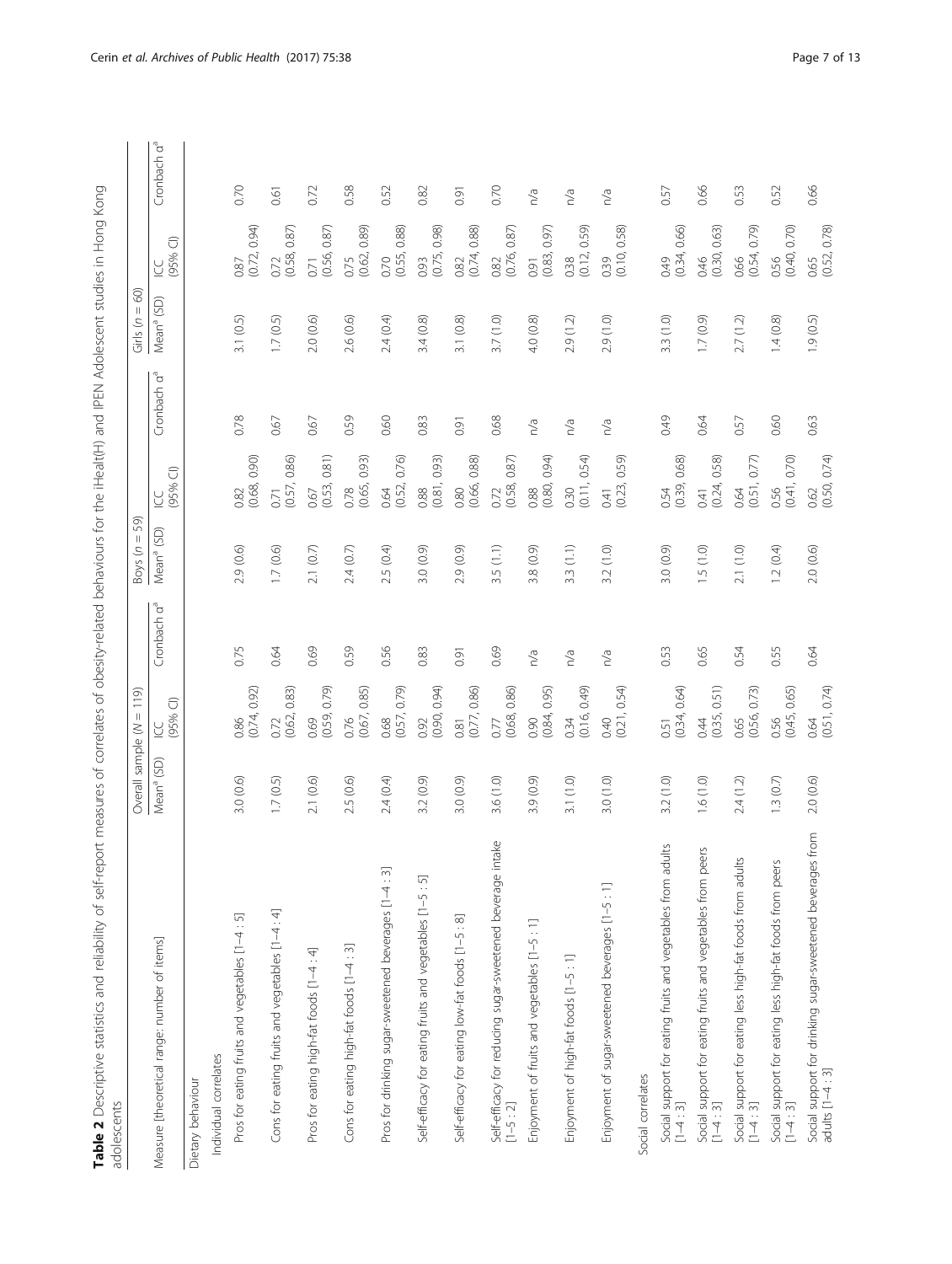Table 2 Descriptive statistics and reliability of self-report measures of correlates of obestiy-related behaviours for the iHealt(H) and IPEN Adolescent studies in Hong Kong adoles-Table 2 Descriptive statistics and reliability of self-report measures of correlates of obesity-related behaviours for the iHealt(H) and IPEN Adolesent studies in Hong Adoles-

| cents (Continued)                                                                |           |                          |      |                           |                             |      |           |                             |                |  |
|----------------------------------------------------------------------------------|-----------|--------------------------|------|---------------------------|-----------------------------|------|-----------|-----------------------------|----------------|--|
| from<br>Social support for drinking sugar-sweetened beverages<br>peers $[1-4:3]$ | 2.3(0.5)  | (0.56, 0.77)<br>0.67     | 0.68 | 2.3(0.5)                  | (0.51, 0.73)<br>0.62        | 0.65 | 2.2(0.5)  | (0.54, 0.89)<br>0.70        | 0.70           |  |
| Environmental correlates                                                         |           |                          |      |                           |                             |      |           |                             |                |  |
| School food environment (unhealthy) [0-4:4]                                      | 2.9 (0.9) | (0.45, 0.65)<br>0.56     | n/a  | 2.9 (0.9)                 | (0.37, 0.66)<br>0.52        | n/a  | 2.9 (0.9) | (0.47, 0.73)<br>0.60        | n/a            |  |
| Physical activity (PA)                                                           |           |                          |      |                           |                             |      |           |                             |                |  |
| Individual correlates                                                            |           |                          |      |                           |                             |      |           |                             |                |  |
| $\frac{1}{2}$<br>Perceived barriers to active transport to/from school [1-4      | 2.2(0.6)  | (0.66, 0.85)<br>0.76     | 0.91 | 2.2 (0.7)                 | (0.62, 0.88)<br>0.75        | 0.91 | 2.3(0.6)  | (0.63, 0.88)<br>0.77        | 0.90           |  |
| 폰<br>Perceived barriers to active transport to/from closest pa<br>$[1-4:17]$     | 1.9(0.7)  | 0.73)<br>(0.48,<br>0.61  | 0.92 | 1.9(0.7)                  | 0.76)<br>(0.50)<br>0.65     | 0.93 | 1.9(0.7)  | 0.71)<br>(0.40,<br>0.57     | 0.91           |  |
| Perceived barriers to PA in the neighbourhood [1-4 : 9]                          | 1.7(0.6)  | (0.56, 0.76)<br>0.67     | 0.83 | (0.7)<br>$\overline{1}$   | (0.43, 0.75)<br>0.60        | 0.85 | 1.7(0.6)  | 0.87)<br>$0.73$<br>$(0.60)$ | 0.82           |  |
| Pros for engagement in PA [1-4:5]                                                | 3.2(0.6)  | $0.80$<br>$(0.71, 0.90)$ | 0.78 | (0.6)<br>3.3              | (0.64, 0.87)<br>0.78        | 0.78 | 3.2(0.6)  | 0.86)<br>(0.74,<br>0.81     | 0.77           |  |
| Cons for engagement in PA [1-4 : 5]                                              | 1.9(0.5)  | 0.76)<br>0.68<br>(0.57,  | 0.61 | 1.8(0.5)                  | 0.74)<br>$0.65$<br>$(0.53)$ | 0.62 | 1.9(0.5)  | 0.83)<br>0.69<br>(0.46,     | 0.61           |  |
| Self-efficacy for PA [1-5 : 6]                                                   | 2.7(1.0)  | (0.63, 0.85)<br>0.73     | 0.88 | 2.9 (1.0)                 | (0.58, 0.90)<br>0.72        | 0.87 | 2.6(0.9)  | (0.62, 0.86)<br>0.73        | 0.87           |  |
| Enjoyment of PA [1-5:1]                                                          | 3.7(1.0)  | (0.53, 0.75)<br>0.65     | n/a  | 4.0 (1.0)                 | (0.47, 0.73)<br>0.63        | n/a  | 3.6 (1.0) | 0.66<br>(0.51, 0.75)        | n/a            |  |
| Social correlates                                                                |           |                          |      |                           |                             |      |           |                             |                |  |
| Social support for PA from adults [0-4 : 3]                                      | 1.5(0.9)  | (0.68, 0.88)<br>0.79     | 0.68 | 1.4(1.0)                  | $0.73$<br>$(0.59, 0.89)$    | 0.66 | 1.5(0.9)  | (0.72, 0.88)<br>0.81        | $\overline{0}$ |  |
| Social support for PA from peers [0-4 : 2]                                       | 1.1(1.0)  | (0.62, 0.82)<br>0.74     | 0.69 | 1.1(1.1)                  | (0.57, 0.77)<br>0.69        | 0.72 | 1.2(1.0)  | $0.78$<br>$(0.62, 0.89)$    | 0.68           |  |
| Parental rules about PA [0-14 : 14]                                              | 7.0(3.5)  | 0.75<br>(0.66, 0.86)     | n/a  | 6.4 (3.6)                 | $0.73$<br>$(0.49, 0.87)$    | n/a  | 7.5(3.3)  | $0.76$<br>$(0.68, 0.84)$    | n/a            |  |
| Environmental correlates                                                         |           |                          |      |                           |                             |      |           |                             |                |  |
| School physical activity equipment [0-6 : 6]                                     | 4.6 (1.1) | (0.60, 0.89)<br>0.74     | n/a  | 4.6 (1.1)                 | (0.59, 0.90)<br>0.75        | n/a  | 4.5(1.1)  | $0.73$<br>$(0.58, 0.87)$    | n/a            |  |
| Physical activity equipment at home [0-10:10]                                    | 5.0 (2.4) | 0.98<br>(0.95, 0.99)     | n/a  | 5.1 (2.5)                 | (0.82, 0.93)<br>0.89        | n/a  | 4.9 (2.4) | $0.99*$<br>$(0.98, 1.00)$   | n/a            |  |
| Perceived neighbourhood traffic safety [1-4 : 6]                                 | 3.0(0.4)  | (0.71, 0.86)<br>0.81     | 0.59 | (0.4)<br>$\overline{3}$ . | (0.66, 0.88)<br>0.80        | 0.65 | 3.0(0.4)  | 0.89)<br>(0.68,<br>0.81     | 0.53           |  |
| Perceived neighbourhood crime safety [1-4:8]                                     | 3.2(0.5)  | (0.68, 0.83)<br>0.75     | 0.82 | 3.4 (0.6)                 | $\frac{0.78}{(0.65, 0.83)}$ | 0.81 | 3.1(0.5)  | $0.73$<br>$(0.61, 0.86)$    | 0.82           |  |
| Physical activity friendly school policy [0-4 : 2]                               | 2.5(0.8)  | (0.60, 0.78)<br>0.70     | n/a  | 2.5 (0.9)                 | (0.53, 0.78)<br>0.65        | n/a  | 2.6(0.8)  | $0.78$<br>$(0.62, 0.89)$    | n/a            |  |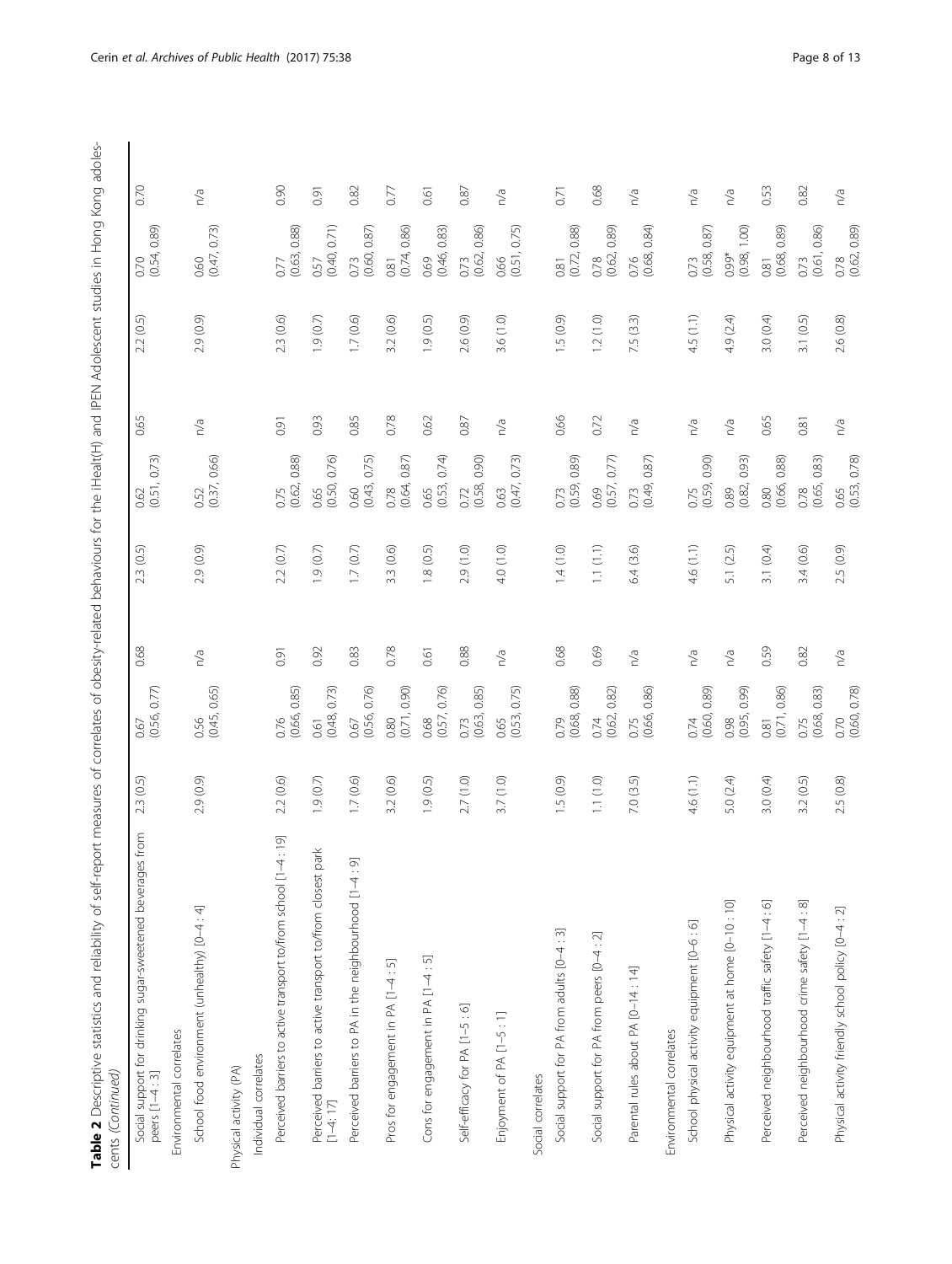Table 2 Descriptive statistics and reliability of self-report measures of correlates of obesity-related behaviours for the iHealt(H) and IPEN Adolescent studies in Hong Kong adoles-<br>cents (Continued)<br>Sedentary behaviour (S Table 2 Descriptive statistics and reliability of self-report measures of correlates of obesity-related behaviours for the iHealt(H) and IPEN Adolesent studies in Hong Adolescents (Continued)

| Sedentary behaviour (SB)                                                                                                                                                                                                                                                                                  |           |                          |      |           |                          |            |           |                           |      |
|-----------------------------------------------------------------------------------------------------------------------------------------------------------------------------------------------------------------------------------------------------------------------------------------------------------|-----------|--------------------------|------|-----------|--------------------------|------------|-----------|---------------------------|------|
| Individual correlates                                                                                                                                                                                                                                                                                     |           |                          |      |           |                          |            |           |                           |      |
| Pros for engagement in SB [1-4 : 6]                                                                                                                                                                                                                                                                       | 2.6 (0.5) | (0.61, 0.82)<br>0.71     | 0.57 | 2.7(0.5)  | (0.60, 0.88)<br>0.73     | 0.59       | 2.6 (0.5) | (0.47, 0.84)<br>0.70      | 0.56 |
| Cons for engagement in SB [1-4 : 6]                                                                                                                                                                                                                                                                       | 2.5(0.5)  | (0.55, 0.76)<br>0.66     | 0.53 | 2.4(0.5)  | (0.49, 0.73)<br>0.61     | 0.52       | 2.6(0.4)  | (0.45, 0.85)<br>0.69      | 0.51 |
| Self-efficacy for reducing SB [1-5 : 7]                                                                                                                                                                                                                                                                   | 3.1(0.8)  | (0.48.0.68)<br>0.59      | 0.76 | 3.0 (0.9) | (0.43, 0.75)<br>0.60     | 0.78       | 3.2(0.7)  | (0.44, 0.72)<br>0.58      | 0.74 |
| Enjoyment of SB [1-5:1]                                                                                                                                                                                                                                                                                   | 3.9(0.9)  | (0.67, 0.86)<br>0.77     | n/a  | 4.0 (0.9) | $0.75$<br>$(0.62, 0.89)$ | n/a        | 3.9 (0.9) | (0.67, 0.88)<br>0.80      | n/a  |
| Social correlates                                                                                                                                                                                                                                                                                         |           |                          |      |           |                          |            |           |                           |      |
| Social support for SB from adults [0-4 : 1]                                                                                                                                                                                                                                                               | 2.2(1.2)  | 0.68<br>(0.56, 0.80)     | n/a  | 2.1(1.2)  | 0.66<br>(0.53, 0.80)     | n/a        | 2.4(1.2)  | $0.69$<br>$(0.44, 0.86)$  | n/a  |
| Social support for SB from peers [0-4 : 2]                                                                                                                                                                                                                                                                | 1.9(0.8)  | $0.72$<br>$(0.62, 0.83)$ | 0.55 | 1.9(0.8)  | $0.68$<br>$(0.54, 0.82)$ | 0.56       | 1.8(0.8)  | $0.76$<br>$(0.62, 0.87)$  | 0.58 |
| Parental rules about SB [0-3:3]                                                                                                                                                                                                                                                                           | 1.0(1.1)  | (0.72, 0.89)<br>0.80     | n/a  | 1.0(1.1)  | (0.67, 0.90)<br>0.81     | $\sqrt{a}$ | 1.0(1.0)  | (0.70, 0.87)<br>0.80      | n/a  |
| Environmental correlates                                                                                                                                                                                                                                                                                  |           |                          |      |           |                          |            |           |                           |      |
| Screen media in bedroom [0-6: 6]                                                                                                                                                                                                                                                                          | 1.9(1.5)  | 0.96<br>(0.92, 0.99)     | n/a  | 2.0(1.6)  | $0.92$<br>$(0.85, 0.96)$ | n/a        | 1.8(1.4)  | $0.99*$<br>$(0.98, 1.00)$ | n/a  |
| Personal electronics [0-4:4]                                                                                                                                                                                                                                                                              | 2.7(0.9)  | (0.68, 0.87)<br>0.78     | n/a  | 2.7(1.0)  | (0.64, 0.87)<br>0.77     | n/a        | 2.7 90.8) | (0.66, 0.89)<br>0.78      | n/a  |
| <sup>a</sup> Differences between means and internal consistencies (Cronbach's c) at first and second assessments not statistically significant (all ps > 0.13). Thus, only means, standard deviations and Cronbach's q values for data<br>collected at the first assessment are reported<br>$50 \geq d_*$ |           |                          |      |           |                          |            |           |                           |      |

Cerin et al. Archives of Public Health (2017) 75:38 Page 9 of 13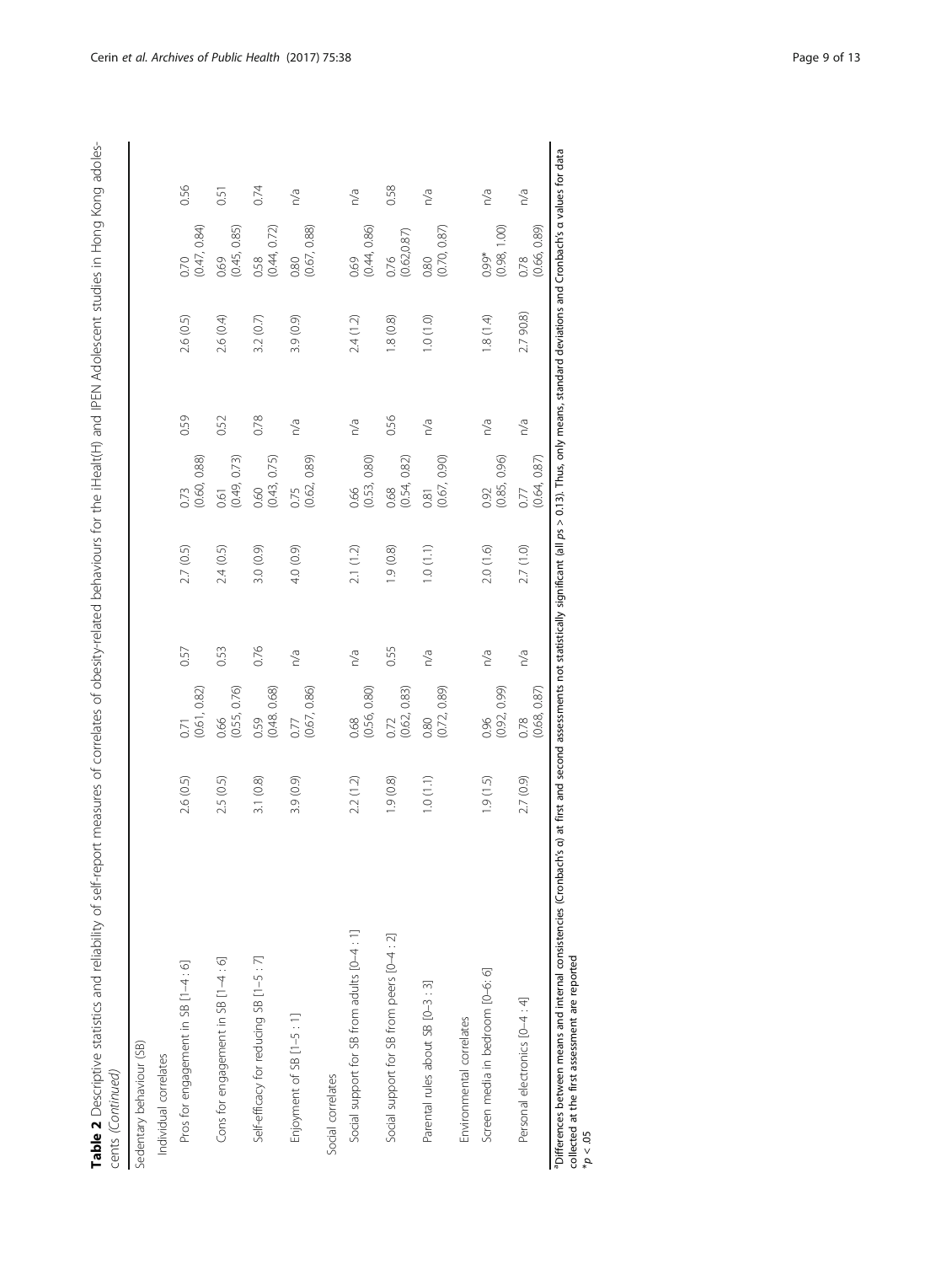beverages could be due to Hong Kong adolescents being more ambivalent towards these foods as compared to fruits and vegetables, and engagement in PA and SB. In fact, the average enjoyment score for high-fat and sugarsweetened beverages observed in this study corresponded to the descriptor 'neutral'. This is contrast to the other three behaviours about which participants expressed stronger, more definite opinions (i.e., they were rated as 'enjoyable'). Studies have shown that testretest reliability tends to be lower when the distribution of responses on a scale is centred around a neutralresponse midpoint (indicating a degree of 'uncertainty') than above or below the midpoint [\[46](#page-12-0)].

Measures of pros and cons for engaging in DBs, PA and SB showed similar substantial-to-high levels of testretest reliability, which were comparable to those found in U.S. samples of adolescents [[40, 42](#page-12-0)]. In contrast, testretest reliability tended to be higher for self-efficacy measures related to DBs than PA and SB (Table [2](#page-6-0)). Interestingly, this pattern of findings was also observed in validation studies of the original measures [[40, 42](#page-12-0)]. The ability of adolescents to control or predict their food intake may be greater than their ability to control their engagement in PA and SB. Dietary intake in this age group is largely influenced by the home environment [[21, 30, 31\]](#page-12-0) and family habits, which are likely stable and, thus, predictable. Conversely, it has been suggested that PA and SB may be more affected by environmental and social factors [[21, 29\]](#page-12-0), including academic and other time commitments. As these factors are less controllable and more variable across time, they might negatively affect the stability of scores on PA/SB self-efficacy measures by influencing the actual behaviours in question.

Differences in test-retest reliability between DBs and PA/SB were also observed for measures of social support, with those related to PA/SB (average ICC: 0.73) generally outperforming their DBs counterparts (average ICC: 0.58). Again, these findings are consistent with previous validation studies [\[40, 42\]](#page-12-0) and may be due to eating and drinking occurring in a greater variety of settings and contexts (home, school, food outlets, with others, alone, etc.) than the sedentary and PA behaviours described in measures of social support (i.e., participation in sports, watching TV and playing electronic games with others, walking/cycling to school or a friend's house). Changes in participants' perception of the amount of social support received from others may be a reflection of changes in settings and contexts within which certain behaviours are performed.

Measures of student-reported parental rules about PA and SB had, respectively, substantial and excellent testretest reliability, which were within the range of those reported for the original measures [[38, 44](#page-12-0)]. The latter also held true for measures of school PA equipment,

personal electronics, perceived barriers to active transport to/from school and to/from the closest park [[38](#page-12-0)] and perceived neighbourhood safety from crime [[43](#page-12-0)], all of which showed substantial test-retest reliability. Finally, the translated/adapted measures of perceived barriers to active transport in the neighbourhood, PA-friendly school policy, PA at home, screen media in the bedroom [[38\]](#page-12-0) and neighbourhood traffic safety [\[43](#page-12-0)] displayed higher levels of test-retest reliability than their original English counterparts. Three of these measures consisted

of lists of policies or equipment in the home, which might have been easier to report reliably given that the average size of a home in Hong Kong is a less than a third of the size of a home in the U.S.A. [\[47](#page-12-0)] and, thus, residents may be more aware of its content. Also, Hong Kong residents [[48](#page-12-0)–[50\]](#page-12-0), engage in substantial amounts of active transport within and outside the neighbourhood. This may contribute to them being more reliable and accurate assessors of neighbourhood traffic safety and factors that act as barriers to active transport.

## Internal consistency

The measures assessing pros and cons of engaging in specific ORBs had poor (four measures) to acceptable (two measures) levels of internal consistency, which were, on average, slightly lower than those observed in U.S. adolescents [\[40, 42](#page-12-0)]. The relatively low levels of internal consistency may be in part due to the measures including a small number of items (three to six) and in part due to the measured constructs being multidimensional [[51\]](#page-12-0). In fact, Kroll et al. [[52\]](#page-12-0) reported a seven-factor solution for a measure of decisional balance (including pros and cons for engaging in PA). Factors defining pros for engaging in PA were well-being, health, social contact and appearance, while cons included the factors of discomfort, exhaustion and costs. This suggests that the measures of pros and cons for engaging in ORBs that are being used in the iHealt(H) and IPEN Adolescent studies are likely to represent indices of various not-necessarily-related reasons for engagement in ORBs rather than scales of unidimensional constructs. Future studies will need to consider developing more comprehensive, multi-dimensional instruments of decisional balance related to ORBs for Chinese adolescents.

Similarly to what was reported in validation studies of the original measures [[40](#page-12-0), [42](#page-12-0)], all self-efficacy scales showed acceptable levels of internal consistency, with the exception of SB. While the self-efficacy scales related to DBs and PA consist of items referring to a single behaviour (being physically active or eating fruits and vegetables), the scale of self-efficacy for reducing SB includes items related to the reduction of a range of different behaviours, such as TV watching, internet use, listening to music and communicating with friends. It is possible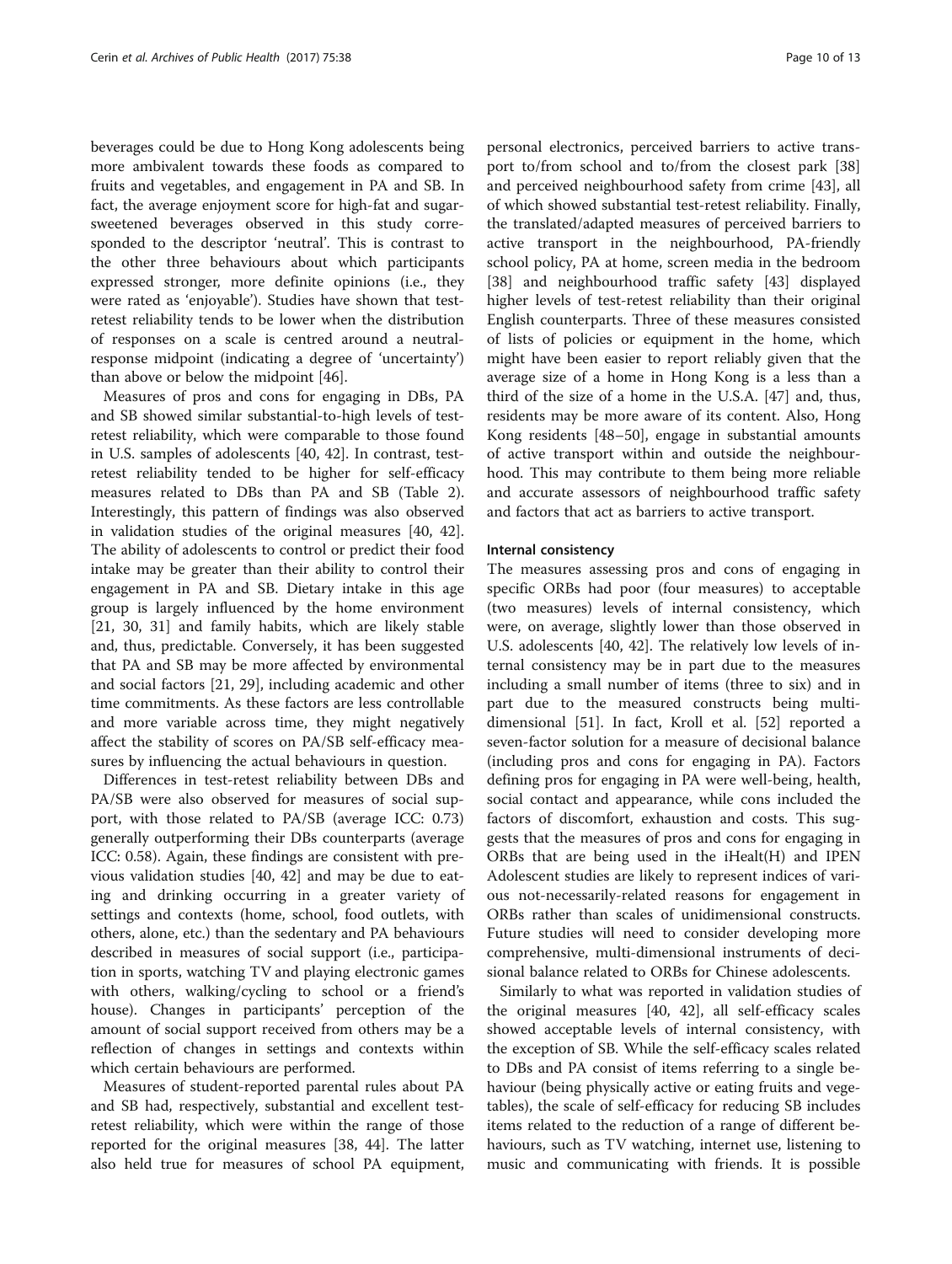that the perceived difficulty of reducing an activity varied by activity type. For example, adolescents might have been very confident in their ability to reduce the time they spent watching TV but less willing to reduce the time they spent talking with or texting friends. The measure of self-efficacy for reducing SB is likely to be multi-dimensional and its factorial structure will need to be thoroughly assessed in larger samples of adolescents.

The measures of social support from family and peers for engaging in ORBs used in this study showed poorto-questionable levels of internal consistency, which were generally lower than those observed in U.S.A. adolescents [[40, 42\]](#page-12-0). Yet, we need to note that our measures were very short and consisted of only two or three items, while those reported in published literature were threeto-five items long. As mentioned earlier, the number of items can have a substantial impact on the internal consistency of a scale [\[51](#page-12-0)]. It is also possible that the items included in the measures represented two somewhat independent dimensions of social support: one being engagement in a specific behaviour by the person providing social support (role model), the other being the provision of encouragement (to the adolescent) for engaging in a specific behaviour. In fact, post-hoc analyses excluding the items gauging role modelling resulted in a substantial increase in internal consistency (Cronbach's  $\alpha > 0.70$ ).

Measures of perceived barriers to PA and neighbourhood crime safety had high levels of internal consistency, which is in line with previous studies [\[41](#page-12-0), [43\]](#page-12-0). This was not the case for the six-item measure of perceived neighbourhood traffic safety comprising statements describing positive (e.g., 'There are crosswalks and signals on busy streets') as well as negative aspects of neighbourhood traffic (traffic speed and volume). This scale was originally taken from the NEWS-Y [[43\]](#page-12-0), which is the youth version of one of the most frequently used instruments of perceived attributes of the neighbourhood environment related to walking and PA [[53](#page-12-0), [54](#page-12-0)]. While the factorial structure of the NEWS-Y has yet to be established, several studies have examined the structure of the NEWS for adults and older adults [\[53](#page-12-0)–[56\]](#page-12-0). Confirmatory factor analyses conducted in Australia [[55](#page-12-0)] and Hong Kong [[56\]](#page-12-0) showed that the responses on five of the six items included in the perceived traffic safety scale examined in the present study were explained by three different weakly-to-moderately correlated latent factors: traffic safety/hazards, traffic speed/load and pedestrian infrastructure. In the USA, these items were found to be associated with two latent factors: traffic safety/hazards and infrastructure and safety for walking/ cycling [[56, 57](#page-12-0)]. These findings suggest that the current measure of perceived neighbourhood traffic safety is a multi-dimensional instrument similar to a checklist of traffic safety elements rather than a set of items gauging the same construct. Future studies on larger samples will need to assess its factorial structure.

## Strengths and limitations

This study had two main strengths. It is the first study to report the test-retest reliability and internal consistency of several self-report measures included in the on-going multi-country IPEN Adolescent study on determinants of overweight and obesity across the globe. Secondly, it systematically recruited adolescents residing in areas stratified by walkability and household income. This strategy is likely to have yielded more robust estimates of psychometric properties of the examined measures because it helped maximise the variability of the physical and social environmental factors influencing the ORBs of interest. Limitations of the study included the questionable representativeness of the sample given the 56% response rate; the inability to examine psychometric properties of the instruments by age groups due to the limited number of participants per age group; and the small number of items included in some of the measures. The last limitation was related to the need to follow a common multi-country study protocol that would allow data pooling and inter-country comparisons. In addition, studies of multiple behaviours and multilevel correlates need to use short scales to control the respondent burden. Future studies need to examine the factorial structure of the factor-analysable measures on larger representative samples of Chinese adolescents. They also need to examine the construct validity (e.g., association of the examined measures with adolescents' ORBs) and potential floor and ceiling effects of the measures, which is within the scope of the iHealt(H) and IPEN Adolescent studies.

## Conclusions

This study suggests that, with a couple of exceptions, the Chinese self-report measures of individual, social and environmental correlates of ORBs used in the iHealt(H) study (the Chinese – Hong Kong arm of the multi-country IPEN Adolescent study) have acceptable levels of test-retest reliability that are, generally, comparable to those of the original English measures developed for U.S.A. adolescents. The level of internal consistency was acceptable for over a third of the measures that were assessed for this particular metric. Further work will need to establish the factorial structure of the measures showing signs of multi-dimensionality (i.e., low internal consistency) in appropriately large representative samples of Chinese adolescents. Similar work should be also undertaken in other populations of adolescents.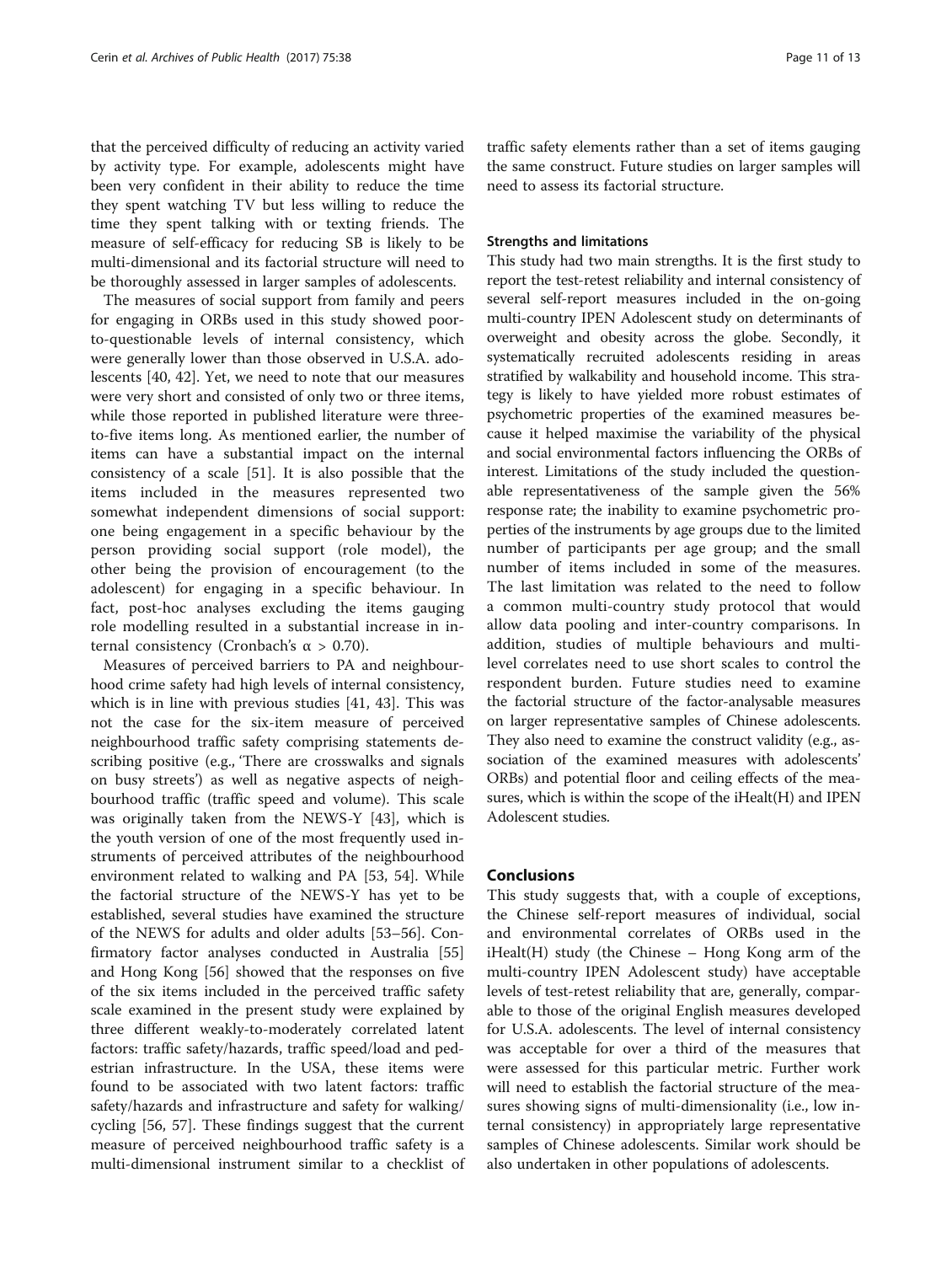## <span id="page-11-0"></span>Additional file

[Additional file 1:](dx.doi.org/10.1186/s13690-017-0209-5) Measures of correlates of obesity-related behaviours used in the iHealt(H) and IPEN Adolescent studies(DOCX 60 kb)

#### Abbreviations

DB: Dietary behaviour; ICC: Intra-class correlation; iHealt(H): International Healthy environments and active living in teenagers – (Hong Kong); IPEN Adolescent: International Physical Activity and the Environment Network Adolescent; NEWS-Y: Neighborhood Environment Walkability Scale for Youth; ORB: Obesity related behavior; PA: Physical activity; SB: Sedentary behavior; TEAN: Teen Environment and Neighborhood

#### Acknowledgements

The Project Team would like to thank the principals, teachers, other staff, students and parents of all participating secondary schools for their assistance and enthusiasm.

### Funding

The iHealt(H) study is primarily supported by grant 10111501 by the Health and Medical Research Fund (Food and Health Bureau, Government of the Hong Kong SAR, PR of China), and to a smaller extent by grant 5R01HL111378 02 by the National Heart, Lung and Blood Institute–National Institutes of Health (USA). The funding bodies had no role in the design of the study and collection, analysis, and interpretation of data and in writing the manuscript. EC is supported by an Australian Research Council Future Fellowship (FT3 140100085).

#### Availability of data and materials

The datasets used and/or analysed during the current study available from the corresponding author on reasonable request.

#### Authors' contributions

EC is the principal investigator of the iHealt(H) and Hong Kong component of the IPEN Adolescent studies. She coordinated the study, conducted the analyses and drafted the manuscript. JFS is the principal investigator of the IPEN Adolescent study. CHPS. and WYJH contributed to the translation and adaptation of the original measures. AB, CHPS, GYG and SHSW helped with the data collection and/or processing. All authors contributed to the conceptualisation of the iHealt(H) study, reviewed various drafts of the manuscript and approved its final version.

#### Competing interests

The authors declare that they have no competing interests.

#### Consent for publication

Not applicable.

#### Ethics approval and consent to participate

Parental consent and student's assent were obtained prior to participation. The study was approved by the Human research Ethics Committee for Non-Clinical Faculties of the University of Hong Kong (# EA351010).

## Publisher's Note

Springer Nature remains neutral with regard to jurisdictional claims in published maps and institutional affiliations.

## Author details

<sup>1</sup>School of Public Health, The University of Hong Kong, Hong Kong, China. 2 Institute for Health and Ageing, Australian Catholic University, Level 6, 215 Spring Street, Melbourne, VIC 3000, Australia. <sup>3</sup>Department of Sports Science and Physical Education, The Chinese University of Hong Kong, Hong Kong, China. <sup>4</sup>Department of Physical Education, Hong Kong Baptist University, Hong Kong, China. <sup>5</sup>Division of Behavioral Medicine, University of California -San Diego, San Diego, CA, USA.

## Received: 16 April 2017 Accepted: 18 June 2017 Published online: 25 September 2017

#### References

- 1. Hills AP, King NE, Byrne NM. Children, obesity and exercise: prevention, treatment and Management of Childhood and Adolescent Obesity. London: Routledge; 2007.
- 2. Riddoch C. Relationships between physical activity and health in young people. In: Biddle S, Sallis JF, Cavill N, editors. Young and active? Young people and health-enhancing physical activity – evidence and implications. London: Health Education Authority; 1998. p. 17–48.
- 3. Summerbell CD, Waters E, Edmunds LD, Kelly S, Brown T, Campbell KJ. Interventions for preventing obesity in children. Cochrane Database Syst Rev. 2005;20:CD001871. doi:[10.1002/14651858.CD001871.pub2](http://dx.doi.org/10.1002/14651858.CD001871.pub2).
- 4. Owen N, Healy GN, Matthews CE, Dunstan DW. Too much sitting: the population health science of sedentary behaviour. Exerc Sport Sci Rev. 2010; 3:105–9. doi[:10.1097/JES.0b013e3181e373a2](http://dx.doi.org/10.1097/JES.0b013e3181e373a2).
- 5. Sardinha LB, Andersen LB, Anderssen SA, Quitério AL, Ornelas R, Froberg K, et al. Objectively measured time spent sedentary is associated with insulin resistance independent of overall and central body fat in 9- to-10-year-old Portuguese children. Diabetes Care. 2008;31:569–75. doi[:10.2337/dc07-1286](http://dx.doi.org/10.2337/dc07-1286).
- 6. Mitchell JA, Mattocks C, Ness AR, Leary SD, Pate RR, Dowda M, et al. Sedentary behaviour and obesity in a large cohort of children. Obesity. 2009;17:1596–602. doi:[10.1038/oby.2009.42](http://dx.doi.org/10.1038/oby.2009.42).
- 7. Steele RM, van Sluijs EMF, Cassidy A, Griffin SJ, Ekelund U. Targeting sedentary time or moderate-and vigorous-intensity activity: independent relations with adiposity in a population based sample of 10-y-old British children. Am J Clin Nutr. 2009;90:1185–92. doi:[10.3945/ajcn.2009.28153.](http://dx.doi.org/10.3945/ajcn.2009.28153)
- 8. Ambrosini GL, Johns DJ, Northstone K, Emmett PM, Jebb SA. Free sugars and total fat are important characteristics of a dietary pattern associated with adiposity across childhood and adolescence. J Nutr. 2016;146:778–84. doi[:10.3945/jn.115.224659](http://dx.doi.org/10.3945/jn.115.224659).
- 9. Dumith SC, Gigante DP, Dominigues MR, Kohl HW 3rd. Physical activity change during adolescents: a systematic review and a pooled analysis. Int J Epidemiol. 2011;40:685–98. doi:[10.1093/ije/dyq272.](http://dx.doi.org/10.1093/ije/dyq272)
- 10. Mitchell JA, Pate RR, Beets MW, Nader PR. Time spent in sedentary behavior and changes in childhood BMI: a longitudinal study from ages 9 to 15 years. Int J Obes. 2013;37:54–60. doi[:10.1038/ijo.2012.41.](http://dx.doi.org/10.1038/ijo.2012.41)
- 11. Lake AA, Adamson AJ, Craigie AM, Rugg-Gun AJ, Mathers JC. Tracking of dietary intake and factors associated with dietary change for early adolescence to adulthood: the ASH30 study. Obes Facts. 2009;2:157–65. doi[:10.1159/000219819.](http://dx.doi.org/10.1159/000219819)
- 12. Department of Health, Hong Kong SAR. Health facts of Hong Kong, 2015 edition. Retrieved from [http://www.dh.gov.hk/english/statistics/statistics\\_hs/](http://www.dh.gov.hk/english/statistics/statistics_hs/files/Health_Statistics_pamphlet_E.pdf) [files/Health\\_Statistics\\_pamphlet\\_E.pdf.](http://www.dh.gov.hk/english/statistics/statistics_hs/files/Health_Statistics_pamphlet_E.pdf) Accessed 10 Apr 2017.
- 13. World Health Organization. Global Health Observatory data repository. Overweight (body mass index >= 25) (age-standardized estimate). Data by country. 2015.<http://apps.who.int/gho/data/node.main.A897A?lang=en>. Accessed 10 04 2017.
- 14. Student Health Service, Department of Health, Hong Kong SAR. Newsletters, Issue No. 57. 2012. [http://www.studenthealth.gov.hk/english/newsletters/](http://www.studenthealth.gov.hk/english/newsletters/newsletter_57.html) [newsletter\\_57.html](http://www.studenthealth.gov.hk/english/newsletters/newsletter_57.html). Assessed 10 04 2017.
- 15. Department of Health, HKSAR. Action plan to promote healthy diet and physical activity participation in Hong Kong. Hong Kong: Government Logistics Department; 2010.
- 16. Lam JWK, Sit CP, Cerin E. Physical activity and sedentary behaviours in Hong Kong primary school children: prevalence and gender differences. Prev Med. 2010;51:96–7. doi[:10.1016/j.ypmed.2010.04.017](http://dx.doi.org/10.1016/j.ypmed.2010.04.017).
- 17. Wong BY, Cerin E, Ho SY, Mak KK, Lo WS, Lam TH. Adolescents' physical activity: competition between perceived neighbourhood sport facilities and home media resources. Int J Pediatr Obes. 2009;5:169–76. doi[:10.3109/](http://dx.doi.org/10.3109/17477160903159432) [17477160903159432.](http://dx.doi.org/10.3109/17477160903159432)
- 18. Sallis JF, Cervero RB, Ascher W, Henderson KA, Kraft MK, Kerr J. An ecological approach to creating active living communities. Annu Rev Public Health. 2006;27:297–322. doi[:10.1146/annurev.publhealth.27.021405.102100.](http://dx.doi.org/10.1146/annurev.publhealth.27.021405.102100)
- 19. Cerin E, Barnett A, Baranowski T. Testing theories of dietary behavior change in youth using the mediating variable model with intervention programs. J Nutr Educ Behav. 2009;41:309–18. doi:[10.1016/j.jneb.2009.03.129.](http://dx.doi.org/10.1016/j.jneb.2009.03.129)
- 20. Craggs C, Corder K, van Sluijs EMF, Griffin SJ. Determinants of change in physical activity in children and adolescents: a systematic review. Am J Prev Med. 2011;40:645–58. doi:[10.1016/j.amepre.2011.02.025.](http://dx.doi.org/10.1016/j.amepre.2011.02.025)